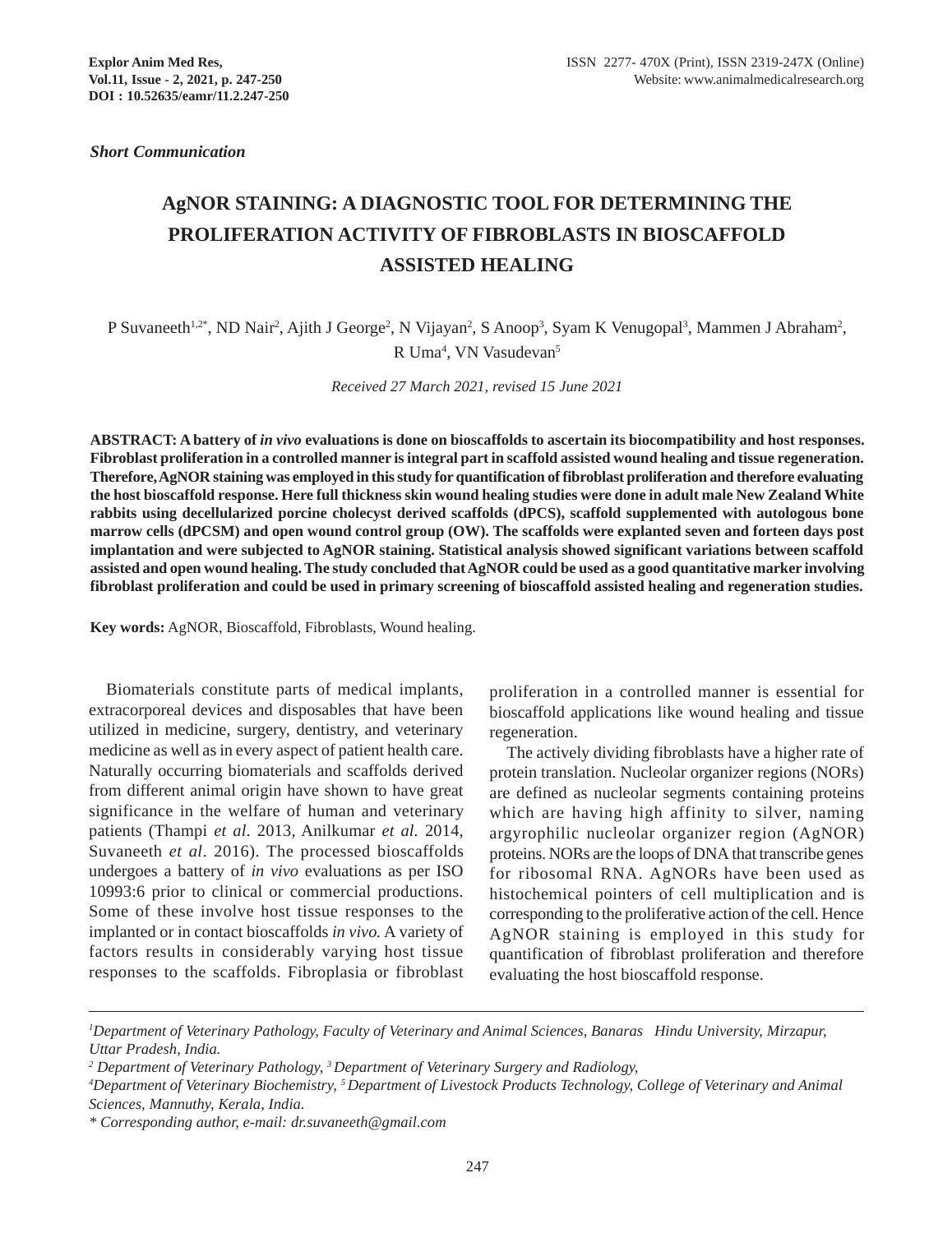#### **Study pattern Bioscaffolds**

Decellularised porcine cholecyst derived scaffolds (dPCS) were produced from gall bladders collected from freshly slaughtered Large White Yorkshire pigs (of about 90 kg weight average) from Meat Technology Unit, Department of Livestock Products Technology, CVAS, Mannuthy using a non-enzymatic process with mechanical delamination as described by Anilkumar *et al.* (2014). The implantation studies were done using the scaffold alone (dPCS), scaffold supplemented with autologous bone marrow cells (dPCSM) and open wound control group (OW).

## *In vivo* **studies**

The study was performed in conformity with the guidelines established by Committee for the Purpose of Control and Supervision of Experiments on Animals (CPCSEA), GOI. The animal experiments were done with the approval and as per requirements of the Institutional Animal Ethics Committee of College of Veterinary and Animal Sciences, Mannuthy (BT/4/12/DVM/2013/PA).

Twelve adult male New Zealand White rabbits of about 1.5 Kg were randomly assigned to three groups *viz.* dPCS,  $d$ PCSM and OW (N=6). The surgical procedures were done under general anaesthesia (Markowitz 1964) using a combination of 80 mg/kg ketamine hydrochloride (Aneket, Neon laboratories limited, Mumbai) and 5mg/ kg xylazine hydrochloride (Xylaxin, Indian Immunologicals, Hyderabad). The scaffolds were grafted on full thickness square shaped excision wounds of 2X2 cm made dorsally, on either side of the spine at thoracic region (N=6) with polyamide suture material (Ethilon<sup>TM</sup> 3-0, Johnson and Johnson India).

On day 7 and 14 post-surgery, six animals from experiment (six on each occasion) were humanely sacrificed using carbon dioxide chamber. The skin graft along with the surrounding normal skin at the site of implantation were explanted and fixed in 10 per cent NBF and were processed to make paraffinized sections of 4- 5µm thickness (Bancroft and Gamble 2008).

# **AgNOR staining**

The paraffinized tissues sections were dewaxed and cleared in three changes of xylene, rehydrated in serial grades of isopropyl alcohol and then in distilled water. Slides containing the sections were then placed on a staining rack and two drops of gelatine solution (two per cent gelatine solution in de-ionised water containing one per cent formic acid) were added on the section. Over this one drop of silver nitrate solution (50 per cent solution of AR grade silver nitrate in de-ionised water) was overlaid and the sections were incubated in a dark chamber at room temperature for 45 min (Umashankar 2001, Vishnu 2015). The slides were then air dried and subjected to microscopic examination.

The AgNORs were visualized as brownish black discrete dots of variable size within the nuclei. AgNOR counts of 100 fibroblast nuclei were carried out under oil immersion objective and were expressed as percentage.

## **Histopathology**

Histopathological evaluations of the paraffinized tissue sections were done using H&E staining and Masson's Trichrome staining (Bancroft and Gamble 2008) to compare the fibroblast proliferation and remodelling status of the explanted tissue.

## **Statistical analysis**

Results were represented as Mean ± Standard Error (Mean  $\pm$  SE). Student's t-test was used to test statistical significance using IBM Statistical Package for the Social Sciences software version 20 (SPSS 20). The confidence interval was fixed at 95 per cent ( $p < 0.05$ ).

## **Results and discussion**

Proliferating fibroblasts were counted by the presence of nucleolar spots when stained with silver nitrate based special staining. Positively stained fibroblasts contained on an average of two nucleolar spots within each nucleus. More fibroblasts were seen positive on day 7 Post implantation (PI) (Fig. 1) compared to day 14 PI (Fig. 2). The AgNOR counts in the fibroblasts of the control group were significantly lower on day 7 PI, compared to dPCS and dPCSM groups (Table 1).

Histopathological examination confirmed increased number of open nucleated fibroblasts indicating increased fibroblast proliferation and wavy collagenisation on day 7 PI in dPCS and dPCSM compared to OW groups. More spindle shaped fibroblasts were seen by day 14 PI suggesting diminishing fibroblast proliferation and maturation and organization of collagen fibers in all treatments.

AgNOR count was selected as a preliminary tool in quantifying fibroblast proliferation (Umashankar 2001, Vishnu 2015). The staining represents actively transcribing nucleolar organizing regions (NOR) and hence well expressed in replicating or proliferating cells with active ribosomal activity. More number of proliferating fibroblasts were observed during day 7 PI in all the animals. dPCS and dPCSM implants showed a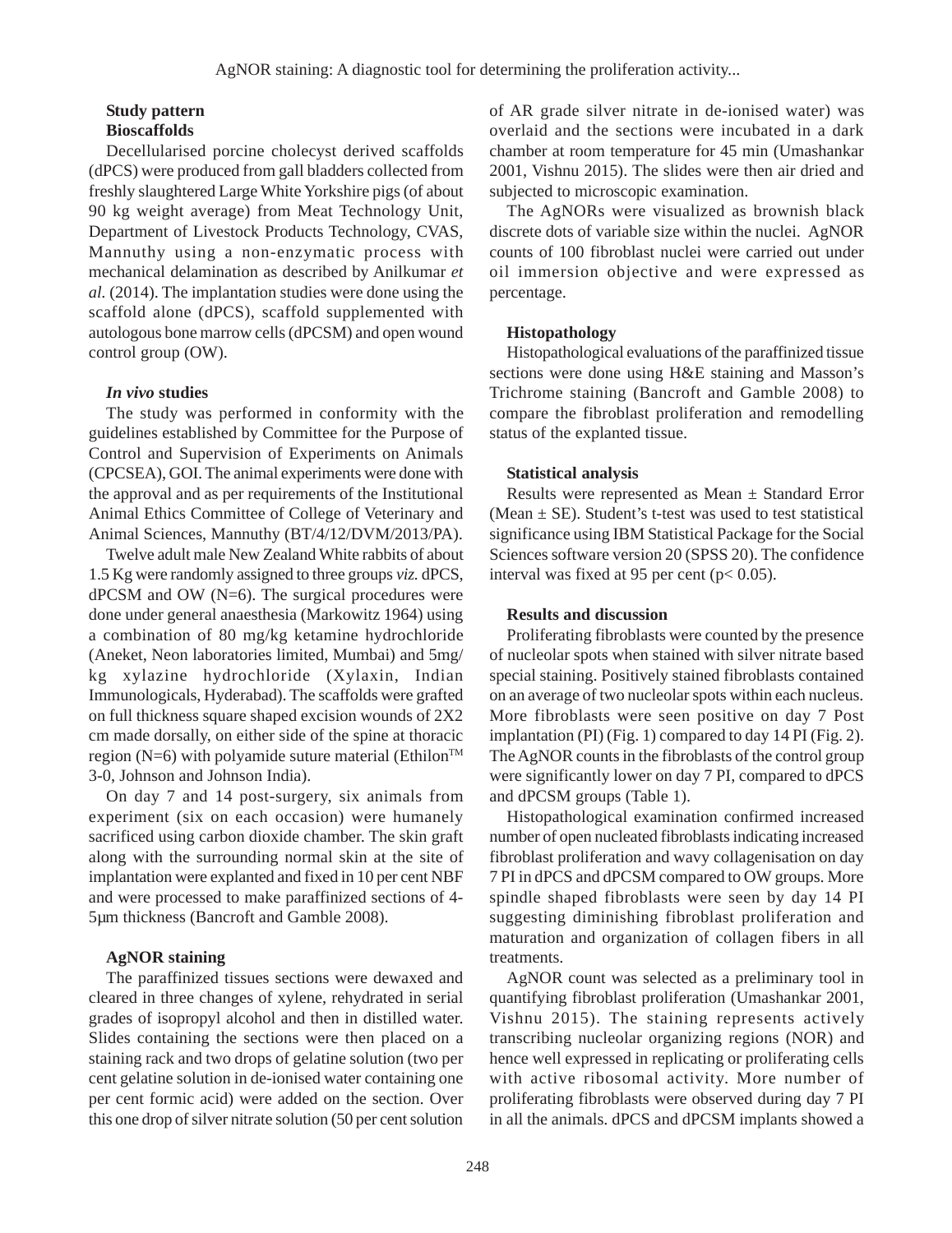

**Fig. 1. dPCS (Day 7): Round nucleated fibroblasts with nucleolar spots (arrows) (AgNOR X 1000).**

significantly higher fibroblast proliferation compared to open wound on day 7 PI. Fibroblast proliferation reduced gradually over the remaining period of the experiment. Thereafter there was no difference in fibroblast proliferation between any of the treatments on day 14. The initial higher fibroblast proliferation suggests that the scaffold application promoted the migration of fibroblasts thereby accelerating the collagenization and faster remodeling of the tissue. AgNOR count indexed active fibroblast proliferation in tissue remodeling and relates to keratinocyte activity in epidermal repair and regeneration. Fibroblasts directly affects the wound healing as it secretes the remodeling matrix, growth factors, cytokines and even proliferation and differentiation of keratinocyte resulting in neo-epidermal formation (Ghahary and Gaffari 2007). NORs in the active fibroblasts were small pin head sized and were commonly two in numbers and rarely three were seen. Vishnu (2015) have observed similar sized NORs with same dispersion frequencies while analyzing the biocompatibility of differently processed de-cellularised bovine pericardium, while Hussain (2017) observed

**Table 1. Mean AgNOR count for fibroblast proliferation.**

| <b>Treatment</b> | Mean AgNOR count $(\% )$  |                           |
|------------------|---------------------------|---------------------------|
|                  | Day 7                     | Day 14                    |
| dPCS             | $2.148 \pm 0.009^{\circ}$ | $1.858 \pm 0.009^{\circ}$ |
| <b>dPCSM</b>     | $2.125 \pm 0.016^a$       | $1.835 \pm 0.016^{\circ}$ |
| OW               | $2.008 + 0.026^b$         | $1.846 \pm 0.019^{\circ}$ |

Means bearing different superscripts in a column differ significantly p<0.05.



**Fig. 2. dPCSM (Day 14): Spindle shaped fibroblast nuclei with multiple black nucleolar spots (AgNOR X 1000).**

similar sized NORs with a higher dispersion frequency (up to five per nucleus) while analyzing subcutaneous tissue reactions of differently treated bovine omentum. Bukhari *et al*. (2007) observed that the NORs varied in size and numbers depending on mitotic activity. Studies done by Akhtar *et al.* (2004) and Khan *et al.* (2006) confirmed that AgNOR counts increase in the dermis, but size and dispersion variations are observed in malignancy. In this experiment, it is found that the NOR expression relating the smaller size and lesser numbers denotes a controlled increased proliferative activity in scaffold assisted healing against a relatively lower proliferation in open wounds. Histopathological observations also confirmed that cholecyst derived scaffold favors fibroblast proliferation in a regulated manner compared to open wound control groups, ensuring proper remodeling which was in accordance with the gross and histological evaluations of the wound healing processes observed by Thampi *et al*. (2013), Ali (2013) and Vishnu (2015) in subcutaneous implantation studies; Anilkumar *et al*. (2014) in cutaneous wound healing studies; Suvaneeth *et al*. (2016) and Hussain (2017) in intramuscular implantation studies.

AgNOR count is a simple and efficient technique used since long for detecting proliferative activity of cells, especially tumour cells. Bioscaffold based regeneration depends on host tissue remodeling based on fibroblast activity. Fibroblast proliferation index in bioscaffold assisted healing was quantitatively measured using AgNOR count. The result of the study suggests that AgNOR is a good quantitative marker of initial proliferative changes involving fibroblasts and can be used as primary indexing tool for bioscaffold assisted controlled healing and regeneration studies.